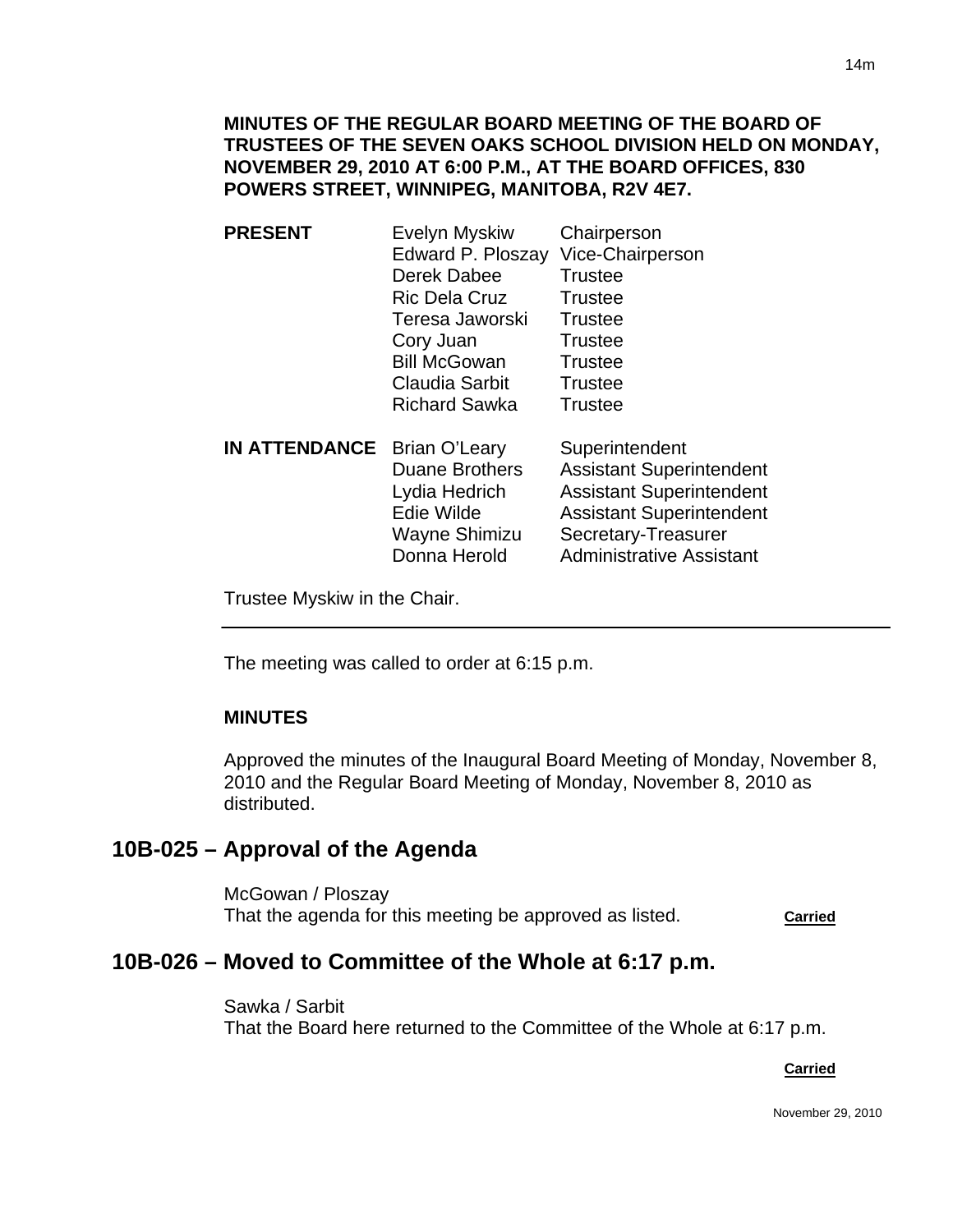Trustee Ploszay in the Chair.

## **OFFICERS' REPORT**

Trustee Sawka reported on developments arising from collective bargaining.

## **SUPERINTENDENTS' PERSONNEL REPORT**

## **10B-027 – Superintendents' Personnel Report**

Jaworski / Juan That the Superintendents' Personnel Report be ratified. **Carried**

#### TEACHER APPOINTMENTS

Appointed the following to Limited Teacher-General (Term) contracts:

Alan Ahow, full-time (1.00), effective November 1, 2010 (indefinite) Helen Halpin, full-time (1.00), effective November 2, 2010 (indefinite) Kathryn Maslanka, part-time (.50), effective November 15, 2010 (indefinite) Christine Rigey, full-time (1.00), effective November 10, 2010 to June 30, 2011 Jessica Robinson, full-time (1.00), effective November 10, 2010 (indefinite) Gavin Winchar, full-time (1.00), effective November 18, 2010 to June 30, 2011

#### SUBSTITUTE TEACHER APPOINTMENTS

Appointed the following to Substitute Teacher contracts effective the 2010-2011 school year:

Elda Bertosa-Loewen **Casaca Branchyshyn** Jayme Davey **Karen Penner** Craig Gawryluk Ryan Penner Tomasz Glowacki **Lilia Pineda** Michael Karpenko **Donald Sparkes** Brent Leschyson Craig Turner Laurie Leveille **Pat Ullyot** Ashley Lutrzykowski William Wilde

#### TEACHER RESIGNATION

Received notice of intent to resign from Edward Younger, teacher, effective December 31, 2010.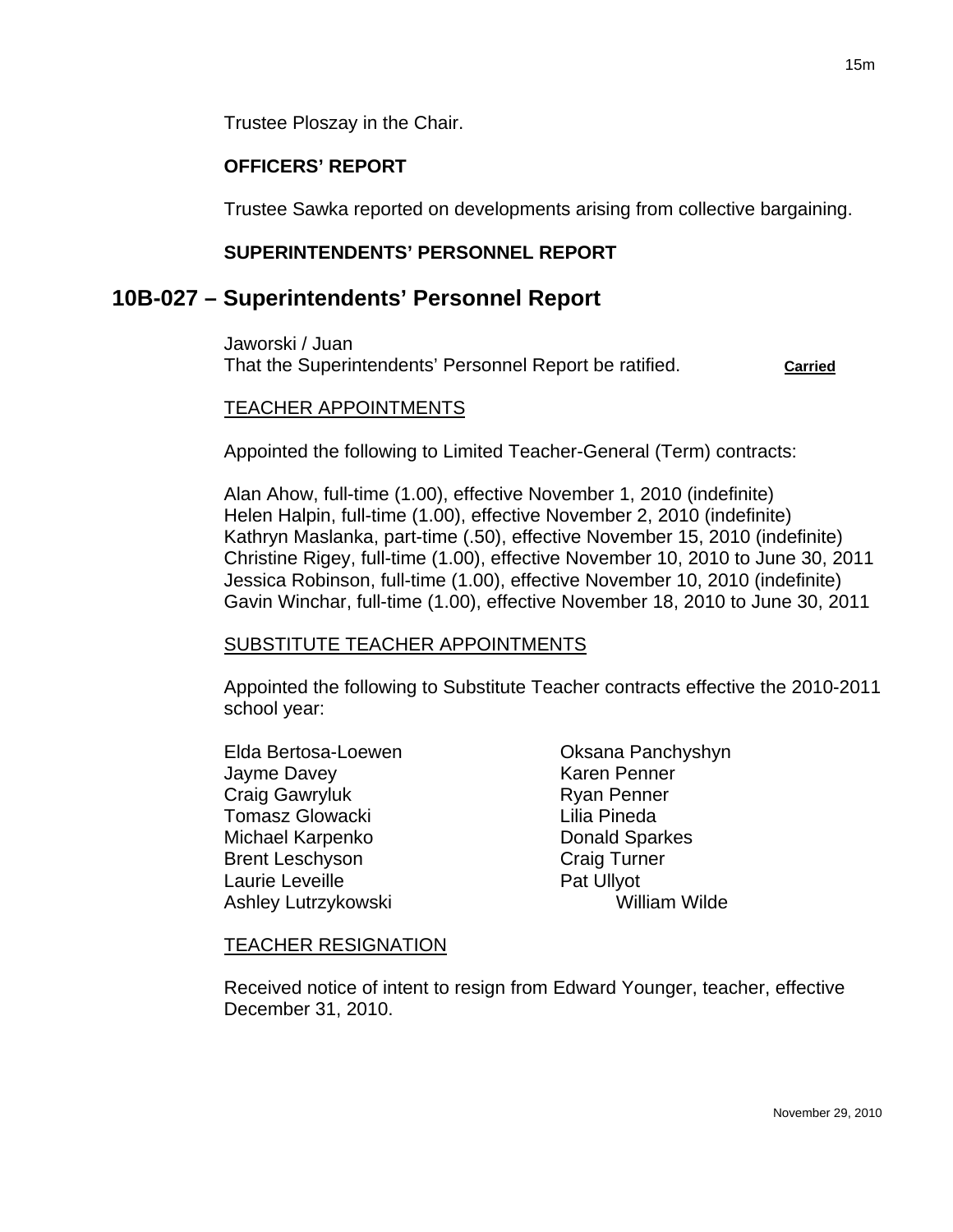## **SUPERINTENDENTS' PERSONNEL REPORT**

## MAINTENANCE CREW RETIREMENT

Received notice of intent to retire from David Inkster, maintenance crew, effective December 31, 2010.

## CUSTODIAN TERMINATION

Terminated the employment of Shelley Mazurat, custodian, effective September 30, 2010.

## **SUPERINTENDENTS' REPORT**

The following matters were received as information:

- **Personnel Matters.**
- **First Year University Now.**
- Public Schools Finance Board.
- School Incidents.
- **Compulsory School Age.**

## **SPECIAL ORDERS (Timed Item)**

7:30 p.m. to 8:15 p.m. - Social Justice

Students from Garden City, Maples and West Kildonan Collegiate. Presentation and discussion regarding the M.A.S.S. Conference - "Social Justice: Educating for Action".

# **10B-028 – By-Law No. 4-2010**

## McGowan / Sarbit

Approved that By-Law No. 4-2010 for the purpose of borrowing the sum of \$2,168,900.00 and issuing debentures therefore, for the purpose of the Centennial wing demolition at West Kildonan Collegiate (\$71,700.00), daycare renovation at Ben Zaidman Educational Resource Centre (\$18,000.00), ventilation upgrade at École Seven Oaks Middle School (\$12,400.00), steam unit ventilator replacement at Garden City Collegiate (\$1,774,600.00), aircooled condensing unit replacement at Margaret Park School (\$13,300.00), roof replacement at West St. Paul School (\$46,500.00), and modular classroom at École Riverbend Community School (\$232,400.00) be given second reading.

**Carried**

# **10B-029 – By-Law No. 4-2010**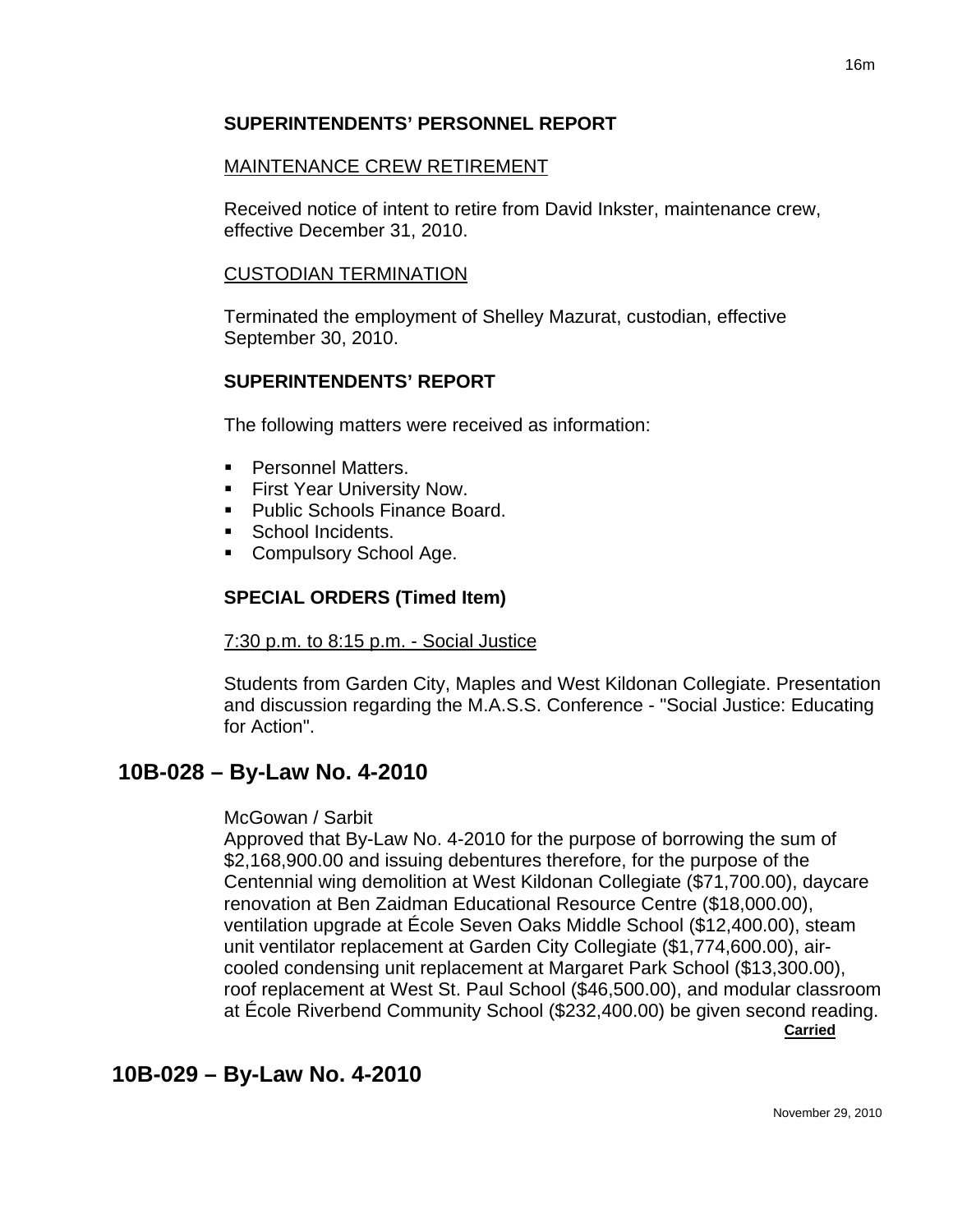Jaworski / Dabee

Approved that By-Law No. 4-2010 for the purpose of borrowing the sum of \$2,168,900.00 and issuing debentures therefore, for the purpose of the Centennial wing demolition at West Kildonan Collegiate (\$71,700.00), daycare renovation at Ben Zaidman Educational Resource Centre (\$18,000.00), ventilation upgrade at École Seven Oaks Middle School (\$12,400.00), steam unit ventilator replacement at Garden City Collegiate (\$1,774,600.00), aircooled condensing unit replacement at Margaret Park School (\$13,300.00), roof replacement at West St. Paul School (\$46,500.00), and modular classroom at École Riverbend Community School (\$232,400.00) be given third and final reading, be signed and sealed. **Carried**

# **10B-030 – Proposed Terms and Conditions for a Lease Agreement between the City and Seven Oaks School Division**

McGowan / Dela Cruz

Approved that the Proposed Terms and Conditions for a Lease Agreement between the City of Winnipeg and Seven Oaks School Division, for a portion of Adsum Park for a running track and football field at Maples Collegiate be approved. **Carried**

# **10B-031 – 2010-2011 Board Calendar Revision**

Dela Cruz / Juan

Approved that the Informal Board meeting scheduled for Monday, December 6, 2010 at 6:00 p.m., be changed to a SOPA/CUPE Negotiation Information Session with George Coupland, Director, Labour Relations, Manitoba School Boards Association. **Carried**

# **10B-032 – Photocopier Request for Proposals**

Sarbit / McGowan Approved that Gold Business Solutions be awarded the Request for Proposals for photocopiers on the basis of lowest acceptable bid. **Carried**

## **10B-033 – 2011 Resolution – Education Finance**

Dela Cruz / Dabee Approved that the Board resubmit the Education Finance Resolution to the Manitoba School Boards Association for consideration at the Regional Meeting and AGM.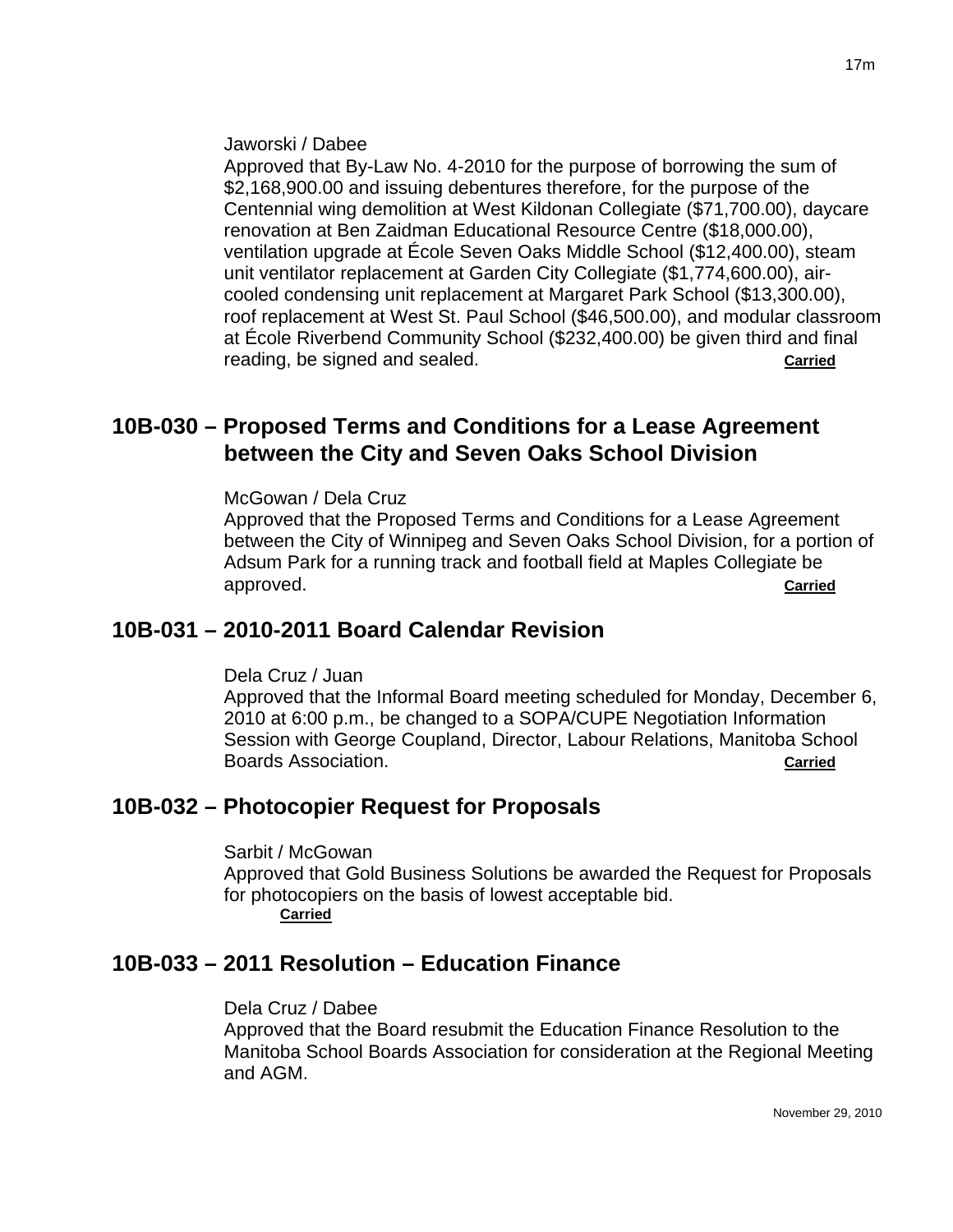Resolution: The Manitoba School Boards Association believes that the education funding formula should contain sufficient equalization measures to ensure equity of opportunity for students and fairness for taxpayers in divisions with low assessment bases. **Carried Carried Carried** 

## **10B-034 – 2011 Resolution – Transportation**

Sarbit / Jaworski

Approved that the Board submit the Transportation Resolution to the Manitoba School Boards Association for consideration at the Regional Meeting and AGM.

Resolution: That Manitoba School Boards call upon the Manitoba Government to enact legislation enabling photo enforcement of school bus stop sign violations. **Carried**

#### **SUPERINTENDENTS' REPORT**

Superintendent Brian O'Leary discussed a possible workshop presentation for the 2011 MSBA Convention.

## **10B-035 – MSBA Call for Workshop Proposals**

Juan / Sawka

Approved that the Board submit the workshop proposal for the 2011 MSBA Convention: "See the Big Picture and Achieve Big Results". **Carried**

## **CONSENT AGENDA**

## **10B-036 – Consent Agenda**

Dela Cruz / Sawka That the Consent Agenda be approved. **Carried**

## **CONSENT AGENDA**

Religious Exercises - R.F. Morrison School

That the request to hold religious exercises at R.F. Morrison School be received.

## **CONSENT AGENDA**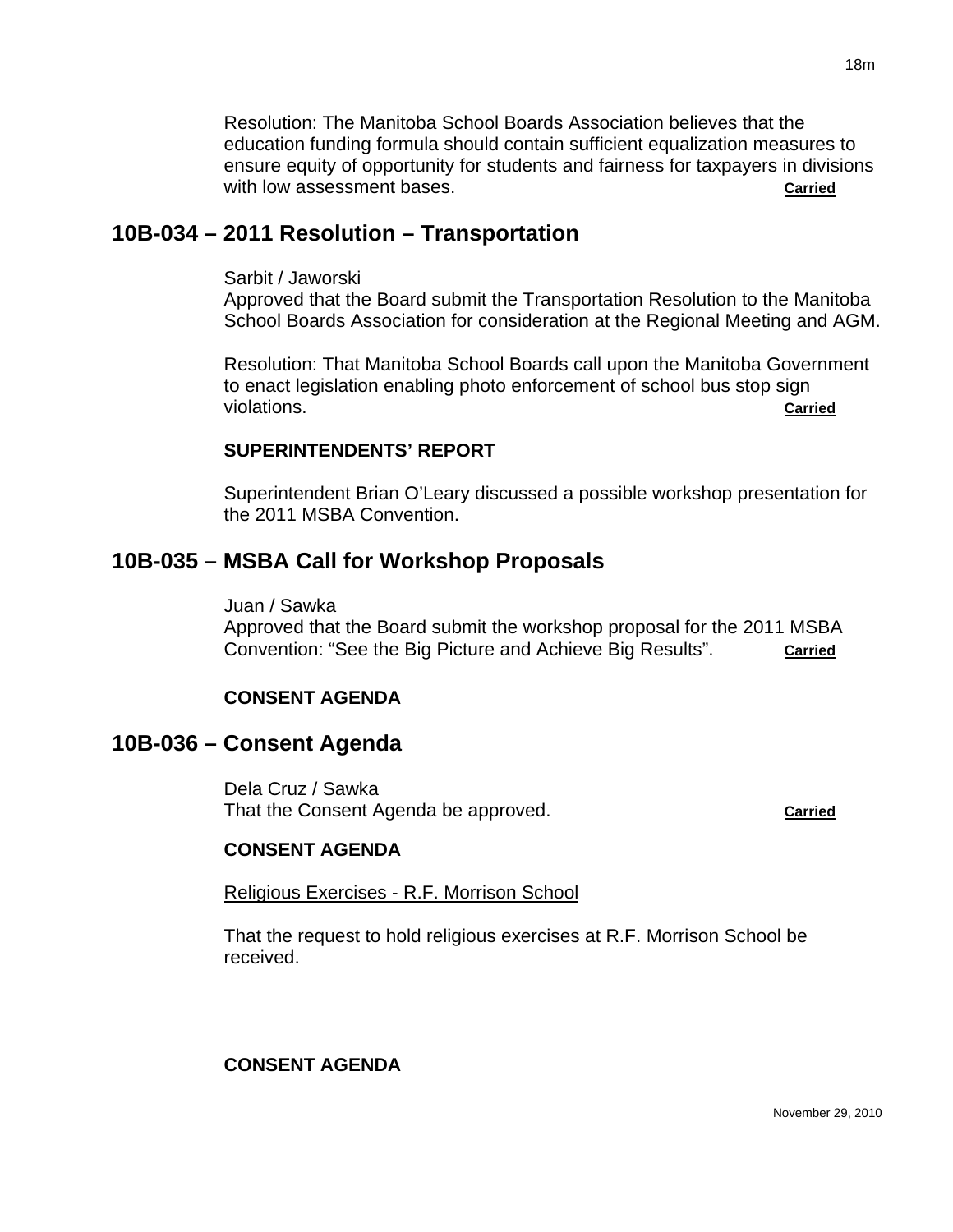#### Lombard North Group Invoice No. 595-10

That Invoice No. 595-10 for the Swinford Park Soccer Field project in the amount of \$20,434.28 be paid to Lombard North Group.

## Number Ten Architectural Group Invoice No. 8591

That Invoice No. 8591 for Renovations at Edmund Partridge Community School in the amount of \$283.50 be paid to Number Ten Architectural Group.

## Number Ten Architectural Group Invoice No. 8593

That Invoice No. 8593 for the Grooming Room and Elevator at Garden City Collegiate West in the amount of \$1,675.95 be paid to Number Ten Architectural Group.

## Number Ten Architectural Group Invoice No. 8595

That Invoice No. 8595 for Grooming Room, Lifts and Ramp at West St. Paul School in the amount of \$968.34 be paid to Number Ten Architectural Group.

#### Park West Projects Ltd. Certificate of Payment No. 2

That Certificate of Payment No. 2 for the Grooming Room and Elevator project at Garden City Collegiate West in the amount of \$135,824.67 be paid to Park West Projects Ltd.

## Statutory Holdback on Park West Projects Ltd. Certificate of Payment No. 2

That 7-1/2% Statutory Holdback on Certificate of Payment No. 2 for Garden City Collegiate West Grooming Room and Elevator in the amount of \$10,488.39 be paid to the SOSD/Park West 425 GCCI Elevator / Groom account.

## Randall Plumbing & Heating Ltd. Certificate of Payment No. 4

That Certificate of Payment No. 4 for the Garden City Collegiate West Steam Heating and Unit Ventilator Replacement Project in the amount of \$156,483.93 be paid to Randall Plumbing and Heating Ltd.

## **CONSENT AGENDA**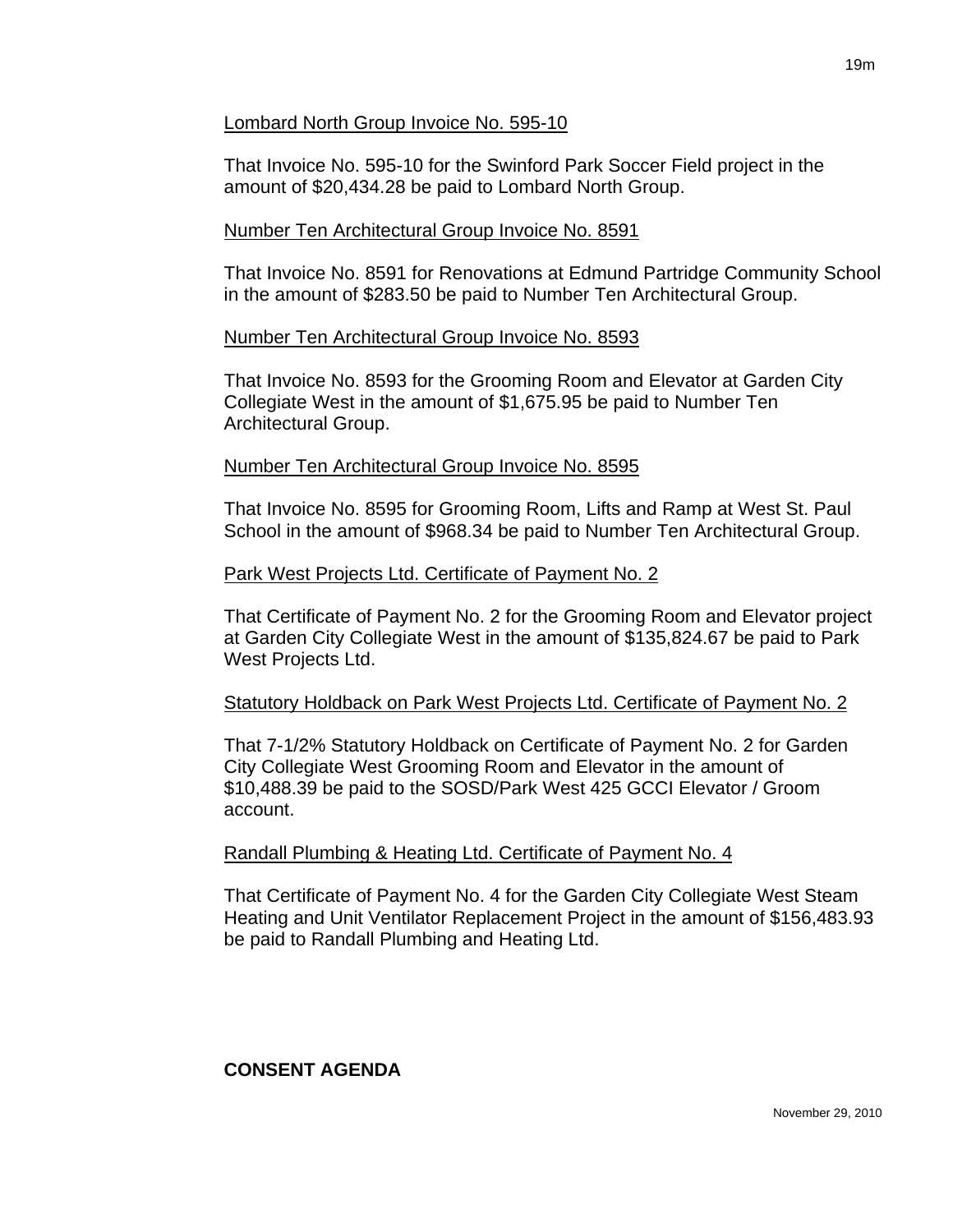Statutory Holdback on Randall Plumbing & Heating Ltd. Certificate of Payment No. 4

That 7-1/2% Statutory Holdback on Certificate of Payment No. 4 for the Garden City Collegiate West Steam Heating and Unit Ventilator Replacement Project in the amount of \$11,451.53 be paid to the SOSD/Randall Plumbing 433 GCCI West HVAC account.

## Statutory Holdback on Randall Plumbing & Heating Ltd. Certificate of Payment No. 4

That 7-1/2% Statutory Holdback on Certificate of Payment No. 4 for the Garden City Collegiate West Steam Heating and Unit Ventilator Replacement Project in the amount of \$11,451.53 be paid to the SOSD/Randall Plumbing 433 GCCI West HVAC account.

## Statutory Holdback on Von Ast Construction (2003) Inc. Certificate of Payment No. 3

That 7-1/2% Statutory Holdback on Certificate of Payment No. 3 for the Modular Classrooms & Link Addition at École Riverbend School in the amount of \$9,396.59 be paid the SOSD/Von Ast Const-RB Mod/Link 426 account.

## Westland Construction Certificate of Payment No. 18

That Certificate of Payment No. 18 for Renovations at Edmund Partridge School in the amount of \$33,063.63 be paid to Westland Construction.

## Westland Construction Holdback Payment Certificate No. 19

That Holdback Payment Certificate No. 19 (for the 7-1/2% Statutory Holdback on Certificate of Payment No.18) for Renovations at Edmund Partridge School in the amount of \$2,680.84 be paid to Westland Construction.

## **ITEMS OF INFORMATION**

Trustee Juan reported on the Social Justice Conference, Winnipeg, November  $18^{th}$  and  $19^{th}$ , 2010.

## **CONFERENCE REPORTS**

Suzanne Martin, Teacher, West Kildonan Collegiate: National Council of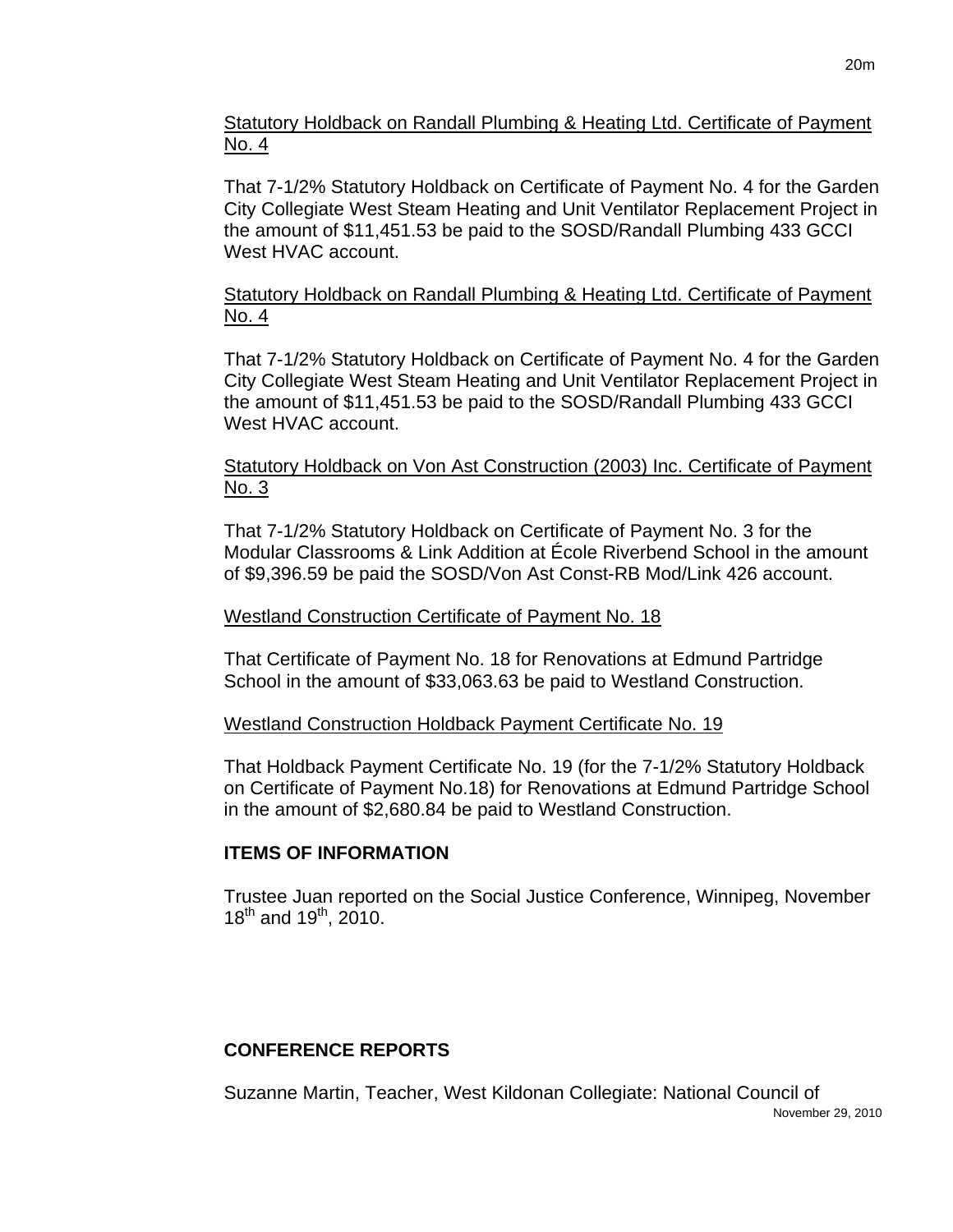Teachers of Mathematics Regional Conference, October 28 and 29, 2010 - New Orleans, Louisiana.

Terri MacKenzie, Teacher, West Kildonan Collegiate: National Council of Teachers of Mathematics Regional Conference, October 28 and 29, 2010 - New Orleans, Louisiana.

Alisa Wiebe and Erin Lees, Teachers, Garden City Collegiate: Jason and Jeremy's Jazz Theory Boot Camp, August 1 to 8, 2010 - Winnipeg.

Sara Clarke, Teacher, Elwick School: CAYC: The Wonder of Learning (Reggio Exhibit), September 30 to October 3, 2010 - Chicago, Illinois.

Richelle Scott, Teacher, Elwick School: CAYC: The Wonder of Learning (Reggio Exhibit), September 30 to October 3, 2010 - Chicago, Illinois.

Jasmin Cavanaugh, Teacher, Elwick School: The Hundred Languages of Children, September 30 to October 3, 2010 - Chicago, Illinois.

Janice Hill, Special Ed Coordinator: ATIA (Assistive Technology Industry Association), October 28 to 30, 2010 - Shaumburg, Illinois.

Scott Shier, Vice-Principal, West Kildonan Collegiate: School Counsellors: Transforming Lives One Student at a Time, November 4 to 6, 2010 - Tarrytown, New York.

Adair Warren, Principal, MET School: The MET School Big Bang Conference, August 3 to 6, 2010 - Providence, Rhode Island.

## **CORRESPONDENCE**

- Gerald Farthing, Deputy Minister, Education: Approval of three-year Level II Pilot Project (formula-based program/block grant).
- Marnie Erb, Chairperson, Red River Valley School Division: Letter of support wherein the Brandon School Division requests that the Government consider exempting school divisions from property taxes.
- Manitoba Healthy Schools: Funding for the 2010/2011 school year.
- Jim Rondeau, Healthy Living, Youth and Seniors: Youth Leadership Scholarships to graduating Grade 12 students.
- **Barb Unrau, Executive Assistant, Manitoba School Boards Association:** Acknowledgment of Cory Juan's nomination to fill the position of Director, Region 5 on the Manitoba School Boards Association Provincial Executive.

## **CORRESPONDENCE**

 Manitoba School Boards Association: First Call for Nominations for 2011 Provincial Executive.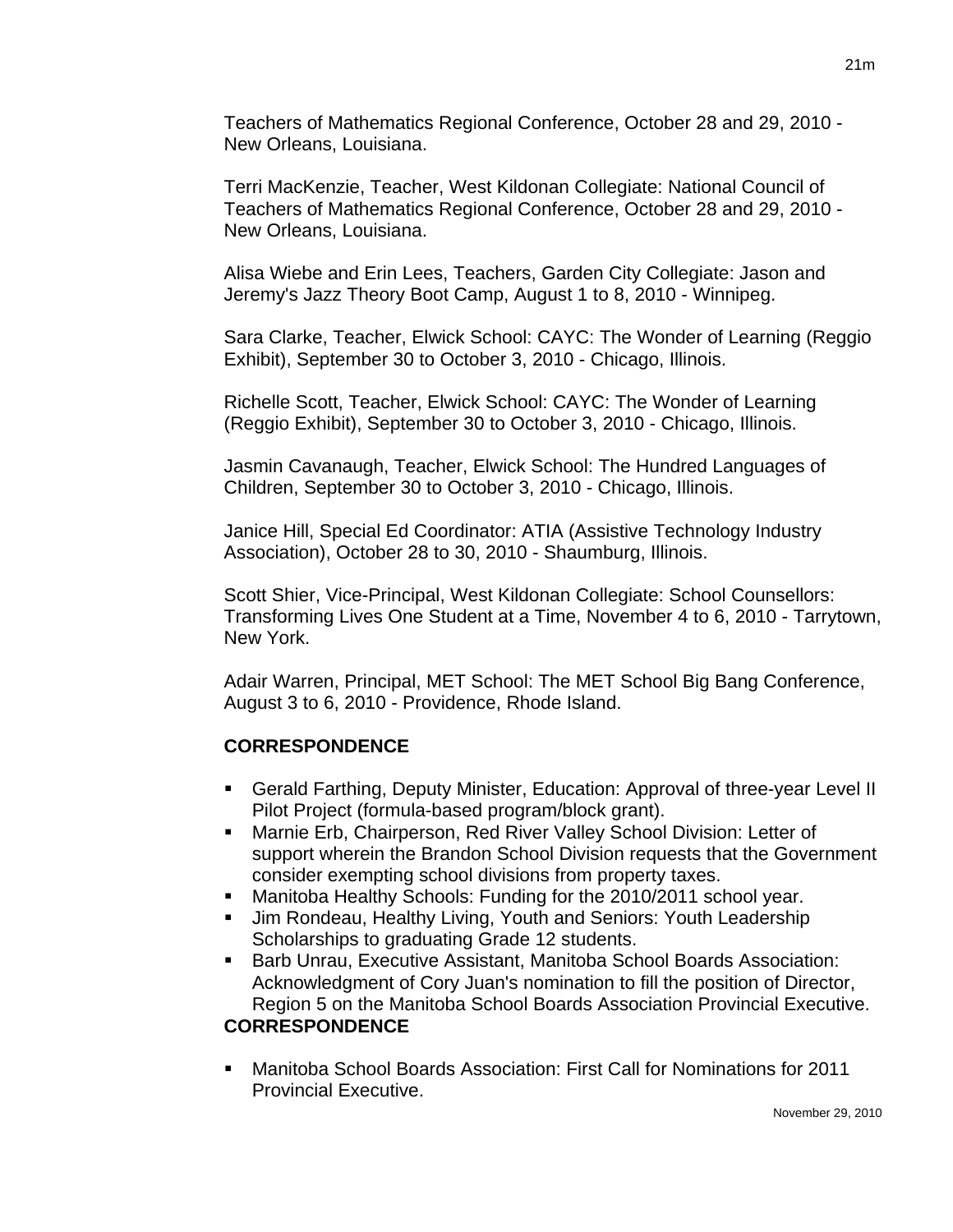# **10B-037 – MSBA Provincial Executive 2011**

#### Sarbit / Dabee

That the Board endorse the nomination of Cory Juan for re-election as Director, Region 5 on the Manitoba School Boards Association Provincial Executive. **Carried**

## **CORRESPONDENCE**

- Carolyn Duhamel, Executive Director, MSBA: Third and Final Call for Nominations, Directors for Regions 2 & 5 on the Manitoba School Boards Association Provincial Executive.
- Article: Seamless Transition: Preschool to School S-LP Services in Manitoba: Sharon Halldorson, Director of ECSS and Laurie Scott, Speech-Language Pathologist, WRHA.
- Dennis Pottage, Chair, Metro Superintendents: Designated dates as standardized in-service days across all metro school divisions.
- MSBA Labour Relations: Update: CPI, Unemployment Rate, Regional Trends.
- Rick Dedi, Executive Director, PSFB: Seven Oaks Middle School, Ventilation Upgrade Phase II - Design Only.
- **Helen Robinson-Settee, Director, Aboriginal Education Directorate:** Manitoba Education's continued support / funding of Community Schools Partnership Initiative Project at Elwick Community School for 2010-2011 school year.
- Wayne Shimizu, Secretary-Treasurer, SOSD: Letter to Greg Griffiths, Account Executive at Dell Canada Inc., regarding Seven Oaks School Division's Notebook Computer Tender Extension.
- Austin C. Abas, CA, Office Managing Partner, KPMG LLP: Thank you letter, following re-appointment as auditors for the 2010-11 school year.
- Paul Ilchena, Secretary-Treasurer, Seine River School Division: Letter to Secretary-Treasurers at Metro Winnipeg, Interlake and Lord Selkirk School Divisions, regarding School-of-Choice timelines.
- Diana Emerson, Traffic Management Engineer, City of Winnipeg: Letter dated June 9, 2006 regarding Traffic Control at Salter Street and Jefferson Avenue.
- **First Year University Now: 2010-2011 Enrolment.**
- Manitoba Education School Programs Division: Provincial Assessment Policy, Kindergarten to Grade 12 - Release.
- Canadian School Boards Association: Alberta School Boards Association **CORRESPONDENCE**

(ASBA) notice of withdrawal from the Canadian School Boards Association.

 MSBA Provincial Executive By-Elections: Second, Third and Final Call for Nominations.